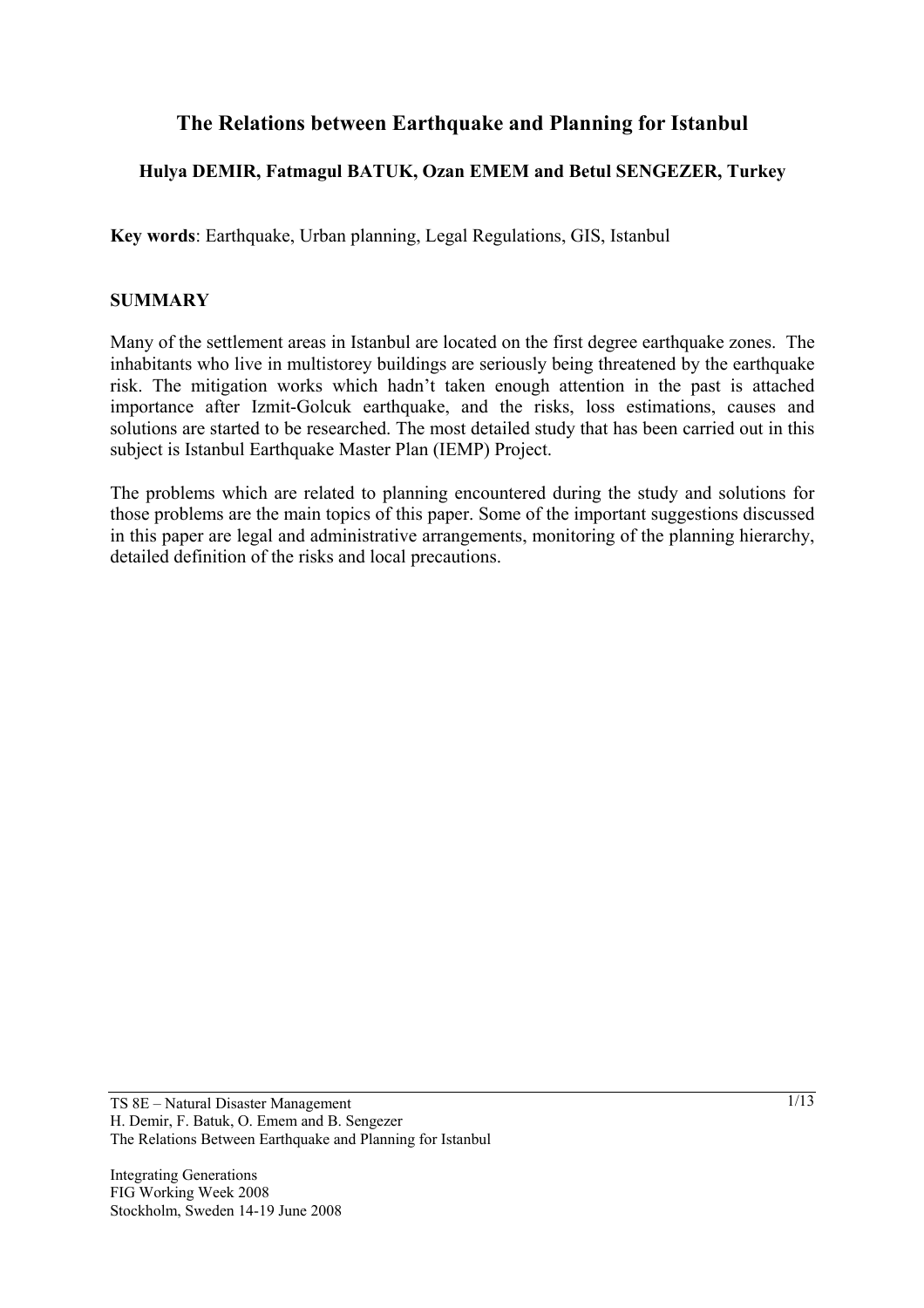# **The Relations Between Earthquake and Planning for Istanbul**

## **Hulya DEMIR, Fatmagul BATUK, Ozan EMEM and Betul SENGEZER, Turkey**

## **1. INTRODUCTION**

Turkey is one of the countries who encounters with the natural based events which can be turn into disasters. Geological and topographic status, socio- cultural structure, economical conditions and settlement habits of Turkey are important factors for that turn. When the damage status caused by disasters are considered, distribution is portioned as 64% earthquake, 16% land slide, 15% flood, 4% fire, 1% meteorological based other disasters such as avalanche, storm and underground water level increase (TBMM, 2003). Due to the damage statistics based on the life loss caused by natural disasters show that the higher percentage belongs to earthquakes. This portion is equal to the 2/3 of the total life loss caused by disasters. Therefore, the disaster and earthquake terms seem synonym in Turkey (Ergunay et al., 2003).

18.28% ratio (between 1999-2000) of the annual population growth, especially, has reached to the highest values in big cities (41.79% in Antalya, 33.09% in Istanbul, 28.62% in Bursa, 27.04% in Kocaeli) of Turkey (SIS, 2000). Since those cities have insufficient technical and social infrastructures, they are come across with the uncontrolled settlements. Therefore, risk has been dramatically raised, since Turkey has the high frequency of destructive earthquake occurrences due to the geological status. According to the earthquake region maps of Turkey, 70% of the total population lives on the first and the second degree earthquake zones which cover the 66% of the total area. When the earthquakes occurred in last 109 years are considered, they were caused approximately 100.000 dead and 550.000 collapsed or heavily damaged buildings (Table: 1, Figure:1).



**Figure 1:** Damaging Earthquakes in Turkey (between 1900-2005)

TS 8E – Natural Disaster Management H. Demir, F. Batuk, O. Emem and B. Sengezer The Relations Between Earthquake and Planning for Istanbul

Integrating Generations FIG Working Week 2008 Stockholm, Sweden 14-19 June 2008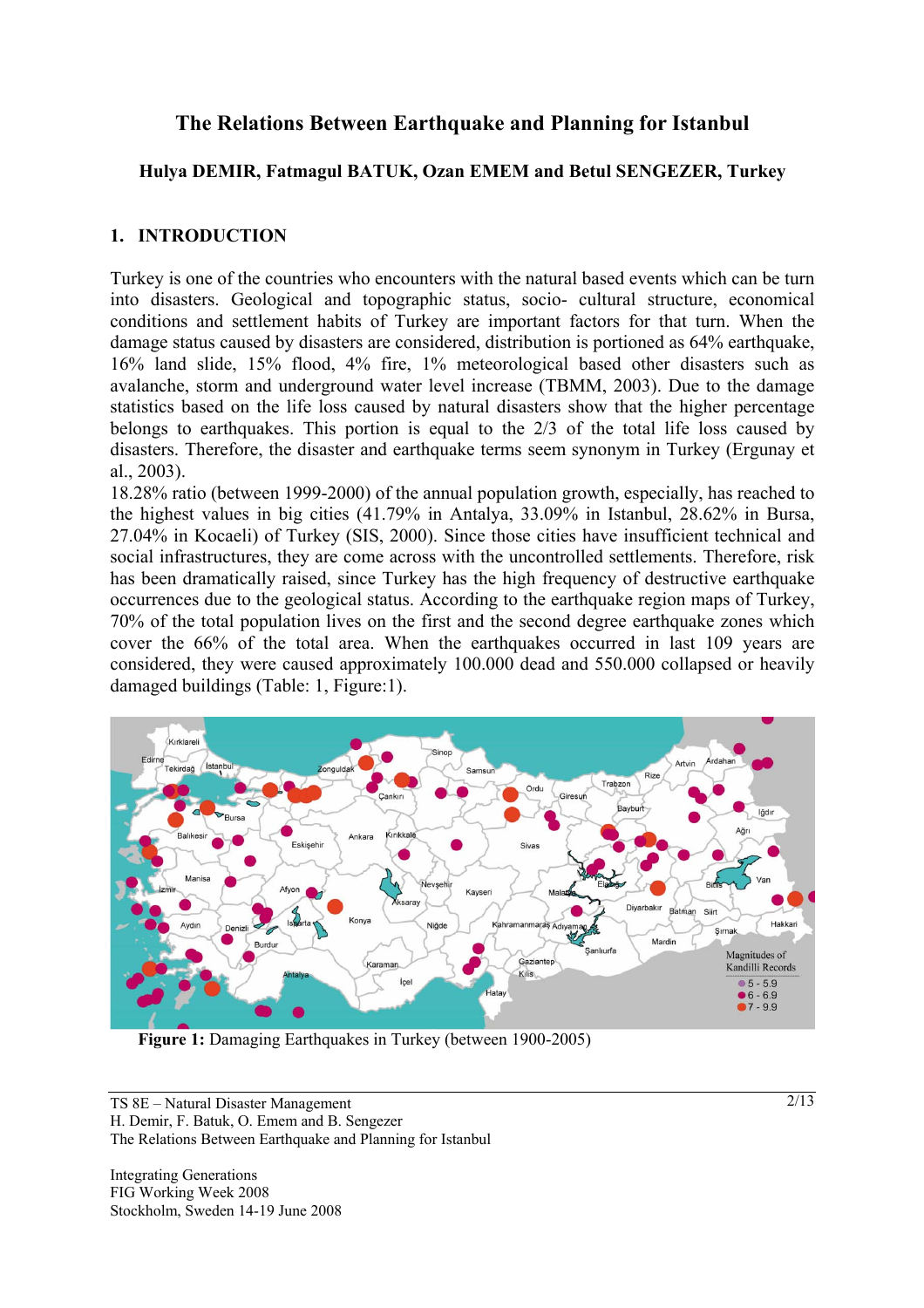| Date       | Location      |     | Magnitude Dead/Damaged Building |
|------------|---------------|-----|---------------------------------|
| 10.07.1894 | Istanbul      | 7.0 | 474/387                         |
| 08.11.1901 | Erzurum       | 6.1 | 500/10.000                      |
| 28.04.1903 | Malazgirt     | 6.7 | 2.626/4500                      |
| 28.04.1903 | Patnos        | 6.3 | 3.560/12.000                    |
| 04.12.1905 | Malatya       | 6.8 | 500/5.000                       |
| 09.02.1909 | Menderes      | 6.3 | 500/5.000                       |
| 03.10.1914 | <b>Burdur</b> | 7.1 | 4.000/17.000                    |
| 24.01.1916 | Tokat         | 7.1 | 500/5.000                       |
| 18.11.1919 | Soma          | 6.9 | 3.000/16.000                    |
| 06.05.1930 | Hakkâri       | 7.2 | 2.514/3.000                     |
| 26.12.1939 | Erzincan      | 7.9 | 32.962/116720                   |
| 20.12.1942 | Niksar        | 7.0 | 3.000/32.000                    |
| 26.11.1943 | Tosya         | 7.2 | 2824/25.000                     |
| 01.02.1944 | Gerede        | 7.2 | 3.959/20.865                    |
| 17.08.1949 | Karliova      | 7.0 | 450/3.000                       |
| 19.08.1966 | Varto         | 6.9 | 2.394/20.007                    |
| 28.03.1970 | Gediz         | 7.2 | 1.086/9452                      |
| 22.05.1971 | Bingöl        | 6.7 | 878/5.617                       |
| 06.09.1975 | Lice          | 6.9 | 2.398/8.149                     |
| 24.11.1976 | Caldıran      | 7.2 | 3840/9552                       |
| 30.10.1983 | Horasan       | 6.8 | 1.155/3.241                     |
| 13.03.1992 | Erzincan      | 6.8 | 653/6.702                       |
| 17.08.1999 | İzmit-Gölcük  | 7.4 | 16986+/~500000                  |
| 12.11.1999 | Düzce         | 7.2 | 845/~18000                      |

**Table 1**. Earthquakes between 1894 and 2003 caused high life loss (NEC, 2002)

The cities in Turkey with high population growth ratio are spreading untidily with the serious problems such as uncontrolled land use and construction, insufficient infrastructure and services, authorities and responsible parties with insufficient knowledge and education, environmental defects. As a result of this situation, disasters cause more life loss and demolition. Unfortunately, Turkey has realized that truth after 17.08.1999 Izmit-Golcuk earthquake. 1999 earthquake affected mainly dense urban areas, caused high life loss and serious economical collapse. Istanbul is the one of those cities who lived that experience and it is being expected to come across again.

# **2. ISTANBUL AND BUILDING PROBLEMS**

The percentage of the damage ratio that has occurred in 1999 earthquake in Istanbul were composed of 5% heavily damages, 20% medium damages and 16% slightly damages. There were 3073 heavily damaged, 13.339 medium damaged and 12.455 slightly damaged buildings after the incident. Totally 454 person died mainly (274 body) of whom are from Avcilar District and 1.880 persons were injured (UCTEA, 2000). Istanbul is located at the bottom of the North Anatolian fault line, and she is the most crowded city in Turkey with approximately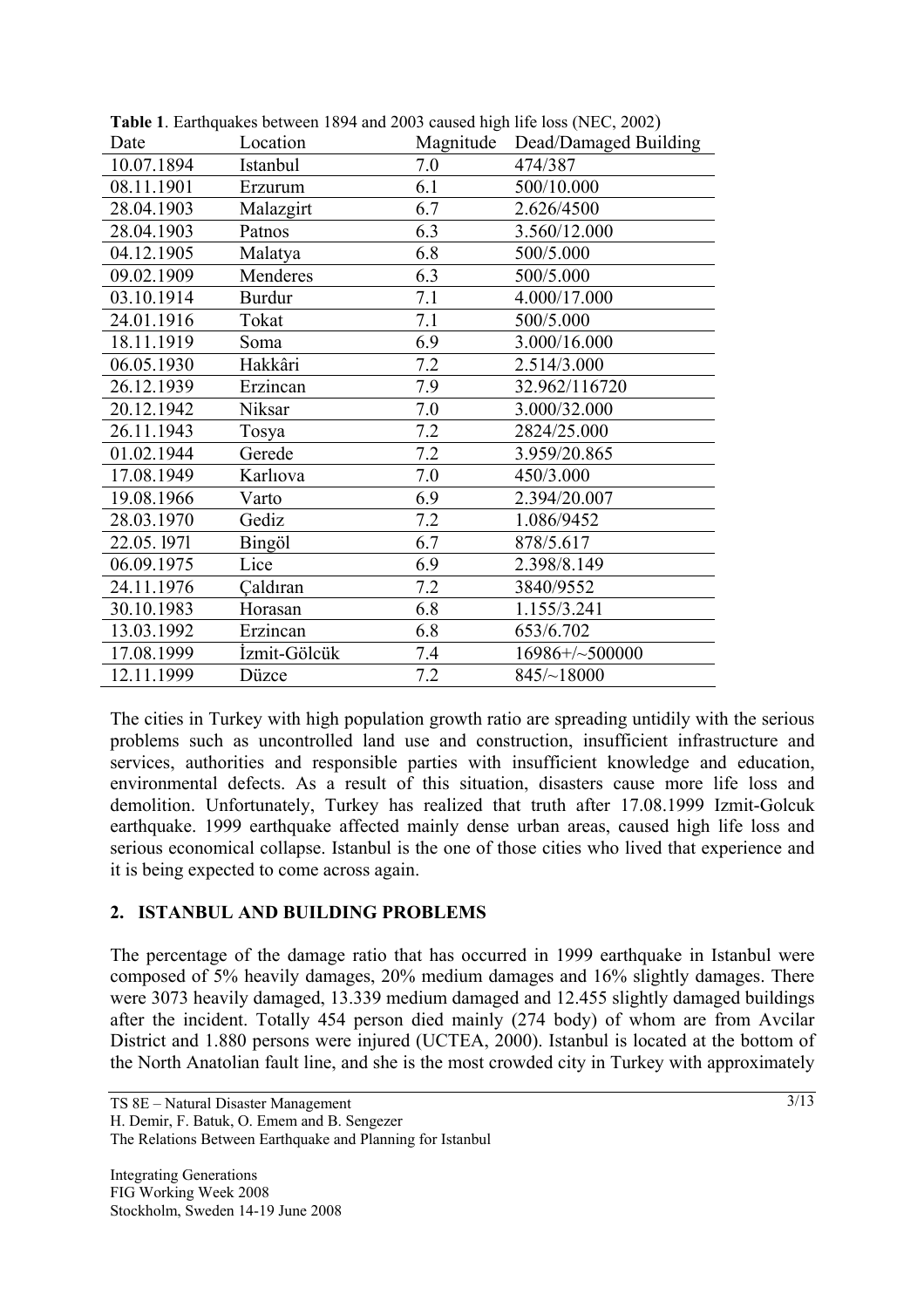10 million population (SIS, 2004) where approximately 1915 person on a kilometer square. There are several factors like uncontrolled and unplanned urban development that are threatening the life sources of urban life while it is also increasing the possible earthquake risk on Istanbul Metropolitan area boundaries. Nevertheless, there are several problems in the metropolitan area, based on the effects such as prior development characteristics, urban functions and population density, dangerous flammable and explosive function areas and living which lie one inside the other. It is being expected to face negative conclusions after a possible earthquake in Istanbul. Especially, those conclusions are being expected as collapse of economical infrastructure caused by the social and physical losses. According to The Red Cross report prepared by Bogazici University (BU), it was revealed that approximately 100 million square meters building area to be heavily damaged or beyond. Nevertheless, economical values of those structures are expected to be 20 billion dollars according to the 2003 costs of building units (YTU, 2003-1).

Some problems in Istanbul are as follows (YTU, 2003-2):

- There are 724609 buildings according to the year 2000 data, and 80% of the buildings -that has actually been in use- have no building usage permissions.
- ⎯ Although the buildings on the social housing areas are less risky from the building standard conformances point of view, there are high risks for some social house instances due to the location decisions based on the land formation deformations.
- The low technical quality is a very common problem for the buildings that has been built through the building cooperatives.
- The main problem in the areas that are in the unplanned category which was illegal at the beginning is low construction quality. Some of those areas have become legal after the renewed development plans.
- Since the processes like renovation of the historical places are expensive processes, Historical Business Center Area (from Historical Peninsula to Galata and Golden Horn) is in the high risk group.
- ⎯ Some of the industrial structures are located in the dense settlement areas or close to the natural sources.
- ⎯ Some of the unplanned areas are located in the natural environment or in the most valuable areas from the arrival point of view.

## **3. THE MITIGATION STUDIES CARRIED OUT AFTER THE IZMIT-GOLCUK EARTHQUAKE**

There are various studies that have been carried out for increasing the earthquake safety after Izmit-Golcuk earthquake. Those are directly or indirectly related to City of Istanbul .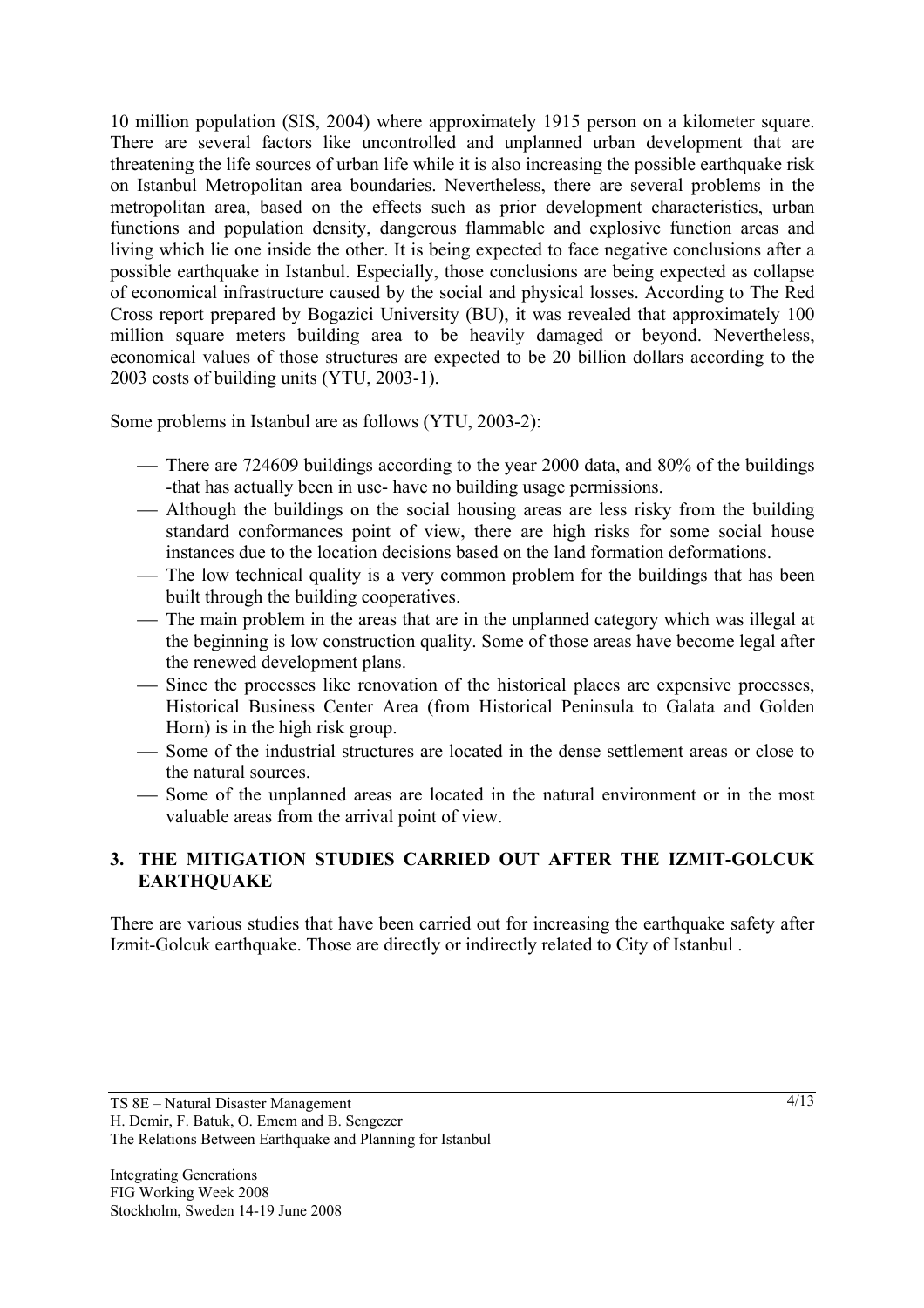## **National Earthquake Damage Reduction Strategy**

The strategy was constituted in accordance with the Prime Ministry Circular at 21 March 2000 date and 2000/9 count. That national strategy was published as "National Earthquake Damage Reduction Strategy Report" of National Earthquake Council. It was prepared according to a strategy report, and it includes long and short term earthquake damage reduction studies, comprehensively. Study was collected under two sections; risk management (pre-earthquake preparation works), disaster management (studies after the earthquake). The topics about the Turkey's earthquake problems are considered one by one and after determination of the condition, proposals with the reasons for required applications of the topics are presented in the report.

The topics mainly held in the report are as follows (NEC, 2002):

- ⎯ Earthquake data infrastructure and national seismic network.
- Earthquake safety of settlement areas, national and local development policy.
- Earthquake safety of structures.
- Mitigation of existing structures.
- Education and organization.
- Usable resources.
- ⎯ Legal arrangements etc. (Constitutional precautions, Law of Disasters, Development Law and Legislations)

However, the report was criticized, since the precautions were defined as principles, it did not include the studies about the earthquake damage reduction, human factor was neglected, it did not define any strategy for settlements and it neglected the importance of Istanbul.

#### **3.1 The Study on A Disaster Prevention/ Mitigation Basic Plan in Istanbul**

Respect to the arrangement between Istanbul Metropolitan Municipality (IMM) and Japan International Cooperation Agency (JICA) which was sealed by the Council of Ministers with the 2000/1885 count, The Study on A Disaster Prevention/ Mitigation Basic Plan in Istanbul including Seismic Microzonation in The Republic of Turkey was started in 2001. In this project, it was aimed to examine the buildings and the possible damage possibilities of infrastructures by sampling based on district for the determination of the areas which have high risk in a macro level. The study was completed in 2002 after the data collection process such as existing data (maps, soil, building, and population etc. information), field observations (boring, geological-geophysics-geotechnical measurements, and sample buildings); data processing in GIS environment; evaluation and interpretation of findings. It was aimed to use and develop the knowledge gained from the study in projects for earthquake damage reduction.

The processes realized during the project are as follows (IMM, 2002):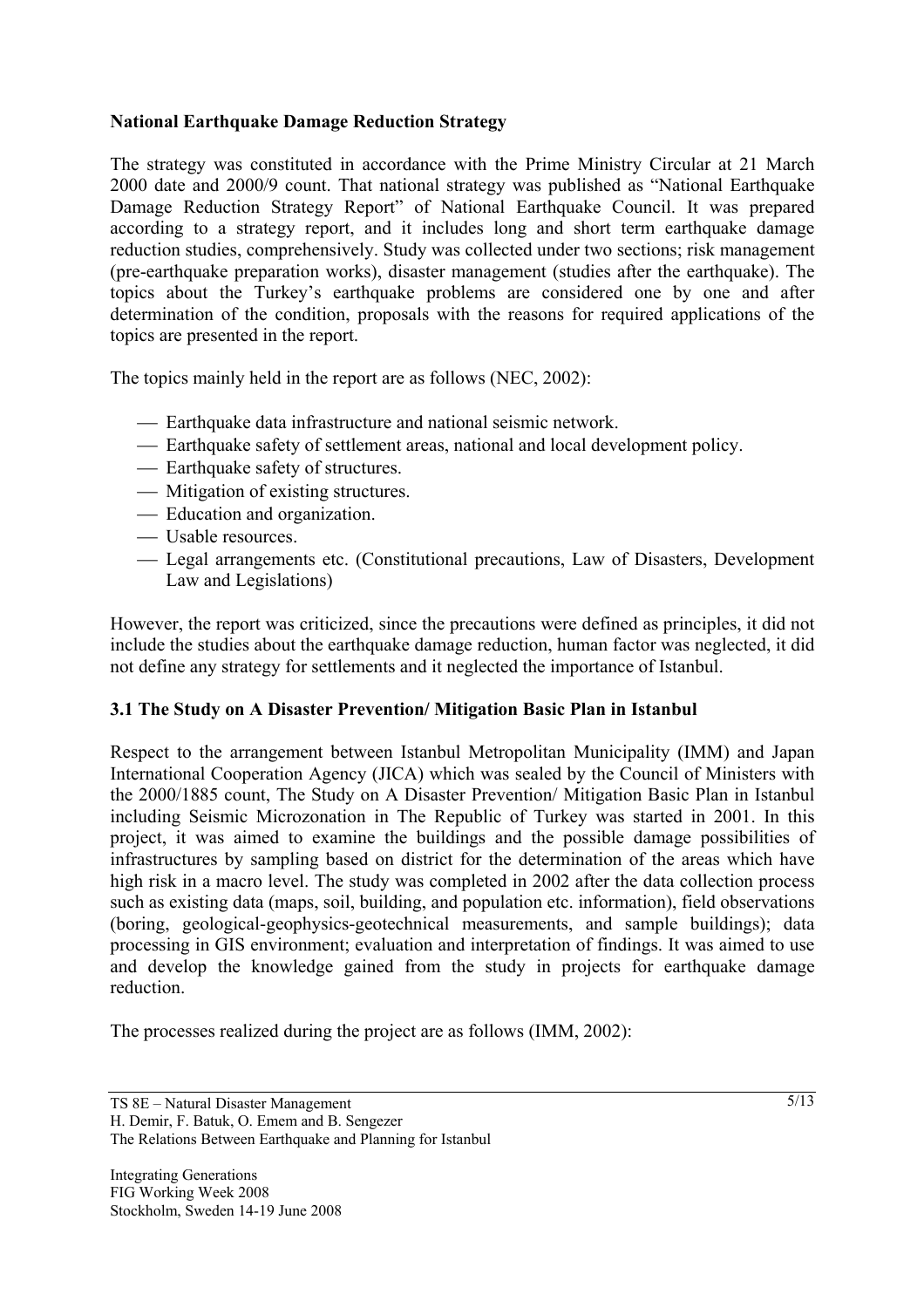- ⎯ Administrative organization about the development and the disaster laws; existing organizational system related to the disaster management were brought up. The authorizations and tasks of the central administration, Governorship, IMM, District Municipalities about the disaster management were examined, and lawful, organizational proposals for enhanced disaster management and the disaster management plan proposal were brought up.
- The present condition of the natural situation with the topography, geology, geotechnical and earthquake data; social situation with the population, building, road, bridge and infrastructure data; flammable- explosive establishments were derived for the earthquake disaster management.
- ⎯ Calculations of the damages based on sub-districts and life losses based on the districts were made according to the scenario earthquakes.
- ⎯ Vulnerability for the buildings, important public facilities, infrastructures, bridges, roads, seaports and harbors was determined. Then, fire and traffic problems were held and some proposals were made.
- Buildings and their structures were analyzed from the vulnerability aspects, some precautions were proposed for the weak structures for strengthening. Some of the proposed precautions are special for the preserved areas. Urban regeneration is one of the precautions.
- ⎯ Proposals for landuse and regulations, similarly, some explanations about the earthquake resistant construction were made.
- ⎯ Consequently, short, middle and long term precautions for mitigation were proposed.

## **3.2 World Disaster Report**

In 2002, World Disaster Report of Federation of the Red Cross and the Red Crescent Associations, Turkey was involved in a large section. It was focused on the general situation of the buildings in Turkey. It was emphasized in the report that, however, there had been some rules since 1939 in Turkey, they had not applied and the building auditors were ignorant. It was also underlined in the report that the ignorance was affecting the engineers and the architectures.

Various precautions for Turkey were ordered for reducing the life loss to a minimum in a possible earthquake. First, it was suggested to strengthen the critical buildings such as hospital, school, and to establish the own rescue teams for every region (NEC, 2002).

#### **3.2.1 The Earthquake Risk Analyses of Istanbul Metropolitan Area**

In the project which was carried out by BU and supported by American the Red Cross, the earthquake risk was defined in a macro level (BU, 2002). Istanbul was divided in to 400 m to 600 m cells and risks were defined respect to the earthquake scenarios that were designed according to the building count, ground condition, some properties in the sub-areas etc. data.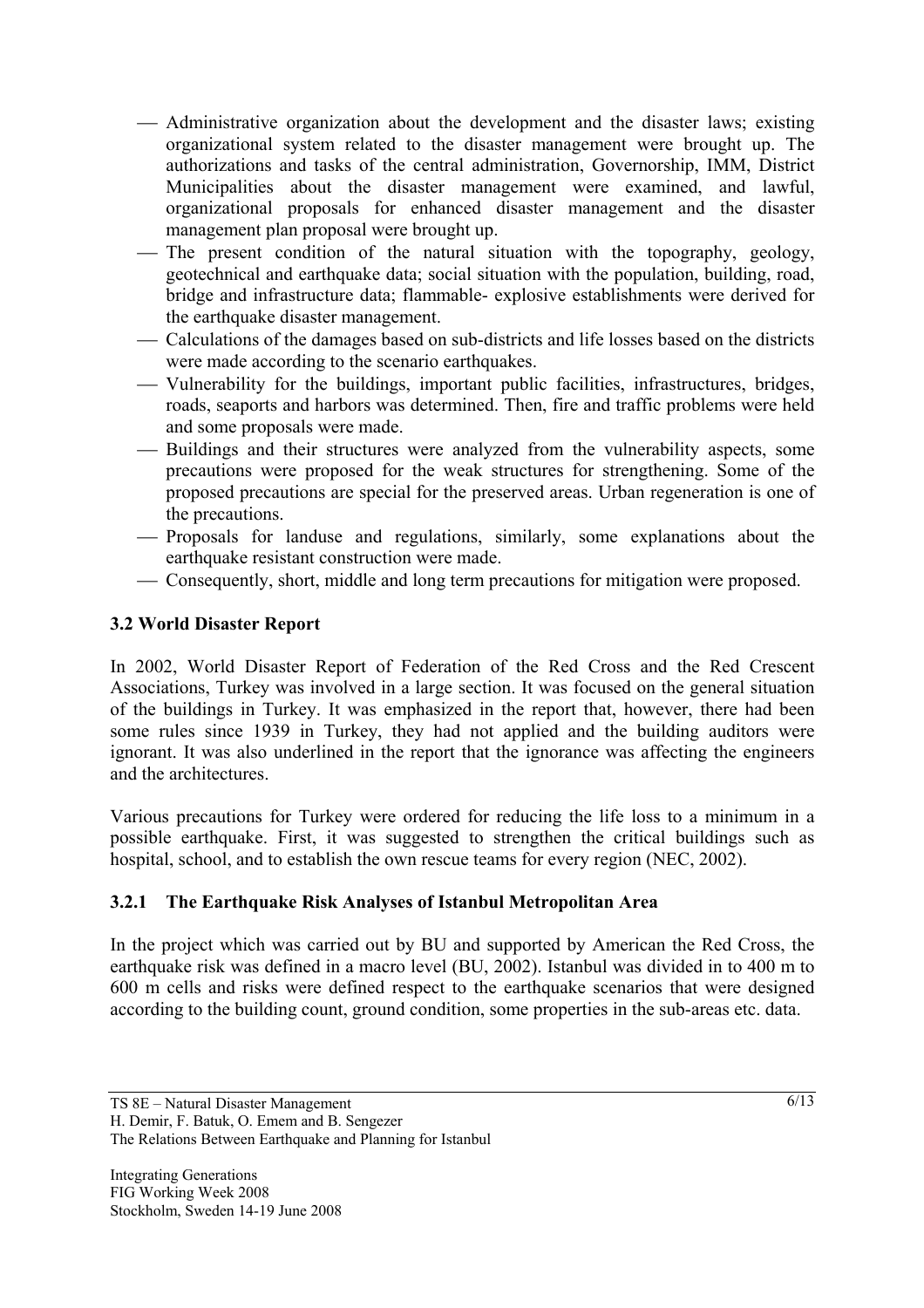# **3.3 Istanbul Earthquake Master Plan (IEMP)**

IEMP study was started in 2002 and completed at the end of 2003. It was carried out by coordination of Yildiz Technical University (YTU), BU, Middle East Technical University and Istanbul Technical University. In this study, all the local and national strategies, principles, bases, responsibilities, authorizations about the topic were defined after examination of the technical, administrative and legal structure about the earthquake.

The main scope of IEMP is to reduce the damage effect of a possible earthquake in Istanbul. Therefore, it can be named "Istanbul Disaster Effect Reduction Strategic Plan (IDERSP)". The secondary scope of IEMP is improving the quality of natural and urban environment.

IEMP YTU settlement working group determined avoiding from the new risks as base topic and focused onto revision of planning and structure system for that. In this concept, the following strategies are constituted (YTU, 2003-2):

- ⎯ Defining the new planning level as "National Spatial Strategy Plan" which should be developed by Prime Ministry State Planning Organization (SPO) for Turkey's planning system in order to define the spatial basis of the developments of social and economical.
- ⎯ Istanbul's functional area which covers the 200 kilometers band on East-West direction from the Black Sea on the North to the Marmara Sea on the South is being grown up crossing the adjacent city boundaries. Therefore it is necessity to make a specific region plan for Istanbul Metropolitan Area. In this context, developing a complete model around all existing local plans for Istanbul.
- Preparing Istanbul Metropolitan Area Master Plan and IDERSP using the maps showing the physical, cultural and natural thresholds which are prepared by specialist organizations.

Besides, after analyses of the existing databases (JICA, BU-Red Cross and IMM GIS), primary areas are defined respect to the risk indicators and the other city planning parameters in order to create disaster resisted areas and to present applicable strategies as follows (Figure 2).

Nevertheless, it is emphasized that the planning decisions and defining the priorities are insufficient, since the risk level was in the sub-district level (JICA) and cell (BU-Red Cross) were very large with 400m x 600m dimensions. With this respect, the context of the risk map which should be prepared in the macro level was defined (Batuk et al., 2004). At last, inspecting the IEMP strategies for new detailed risk maps and evaluating those united decisions were accepted as the basic strategies as well.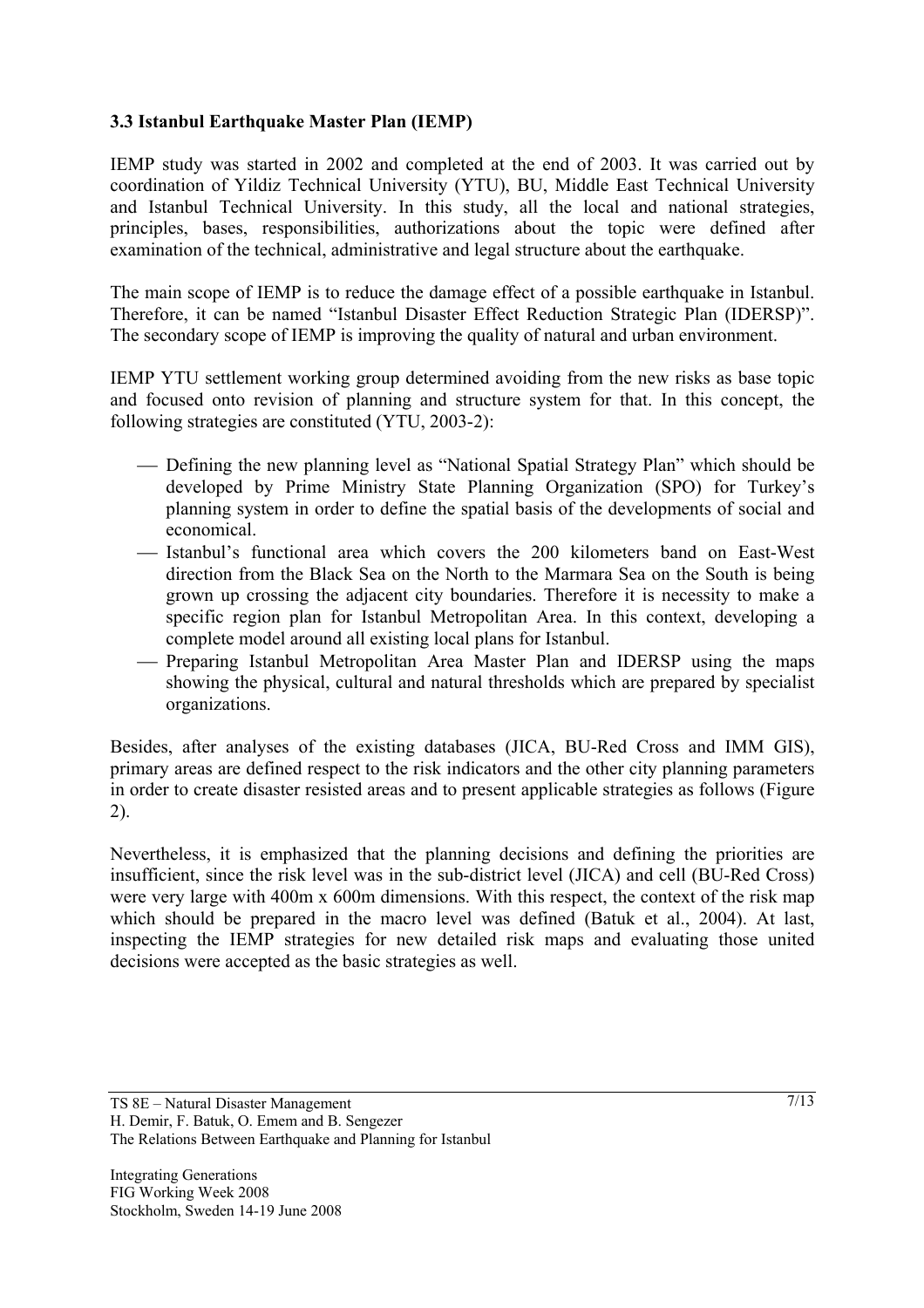

Urban re-development and definitions of the project area are two important strategies and it is constituted from four ordered steps:

- Researches on the identification of local dynamics in the selected strategic areas.
- Preparation of the strategic plan drafts by IMM and publication of the plan for the widespread discussions.
- ⎯ Feed back of editing, objections and alternatives provided by the local municipalities, related groups, civilian social groups etc.
- ⎯ Official production of the settlement strategic master plan.

Three types of project application typologies are suggested by YTU team.

- The Urban Regeneration Trigger Zones: Those are the zones which have high potential and tendency for triggering the regeneration and the radical changes in metropolitan scale. It should be conformed to the high level plans like master plans, and should be encouraged with the detailed planning approach by Metropolitan Administration.
- The Local regeneration zones: Those are the zones which are expected to have positive results of the re-development actions in the local level. They should be encouraged, especially in risk areas, for the development and regeneration with the rationalist and effective planning strategies.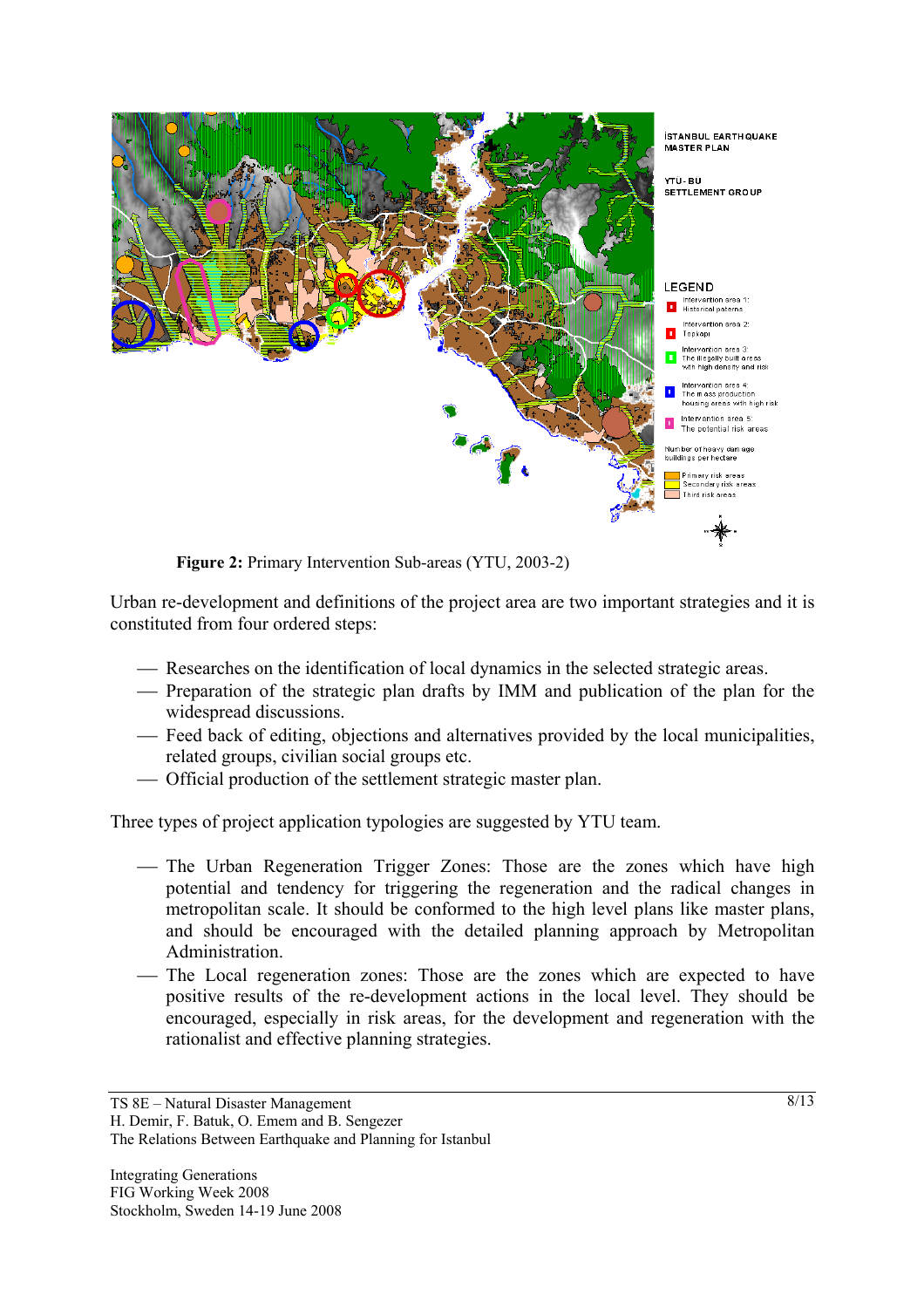— The Regeneration Zones: Those are the zones which have lower risk and fewer problems from the urban facility and structure quality point of view. Main scopes in those areas are to improve the environmental quality and enhance the post-disaster conditions.

The approach of the municipality to the application of IEMP was based on the integrity for decision making, but it was also based on flexibility of application of strategies.

The success of IEMP is dependent upon the recent planning concepts of recent organizational mechanism, administrative comprehension and behavior of the urban participants for the implementation. Therefore, the proposal in IEMP includes new organizational arrangements such as SPO region units, Land Improvement Administrative Office, urban regeneration and investment union, public auditor.

Institutional re-organization, naturally, needs the legal arrangements. Therefore, IDERSP also includes some suggestions for the constitutional, developmental, urbanization and local administration laws. First, the law system sections related to the disaster risk was examined. By detecting the errors, the lacks and gaps in the lawful arrangements, basic problems were determined. The studies of the law arrangements were held by the way of investigating the real instances for Istanbul. Besides, it was given the high priority to the arrangements, auditing and participation concepts through supporting the applicability which was found one of the main problem in the law implementation.

As far as the main problems in the law concerned from the disaster point of view, following results are revealed:

# **a. Organizing and responsibilities**

- ⎯ Constitutional fundamentals are not being executed.
- ⎯ Organization is complex, and there are confusions in the tasks and authorizations of the institutions.
- ⎯ The relationships between the central and the local administrations are weak with regard to either guiding or auditing.
- The role and authorization of the central administration is too comprehensive.
- The central administration is insufficient at preparing data entering for the plans and preparing the end product like the other tasks.
- The responsibilities and the authorizations of the local administrations in risk defining and disaster damage effect reduction are insufficient. Since there are uncertainties for the top management to define the principle, policy and standard, tasks of the local administrations are undefined.
- There is no supporting or guiding in the system for the participation of the civilians and local administrations in the disaster risk reduction plan and the program of the central management.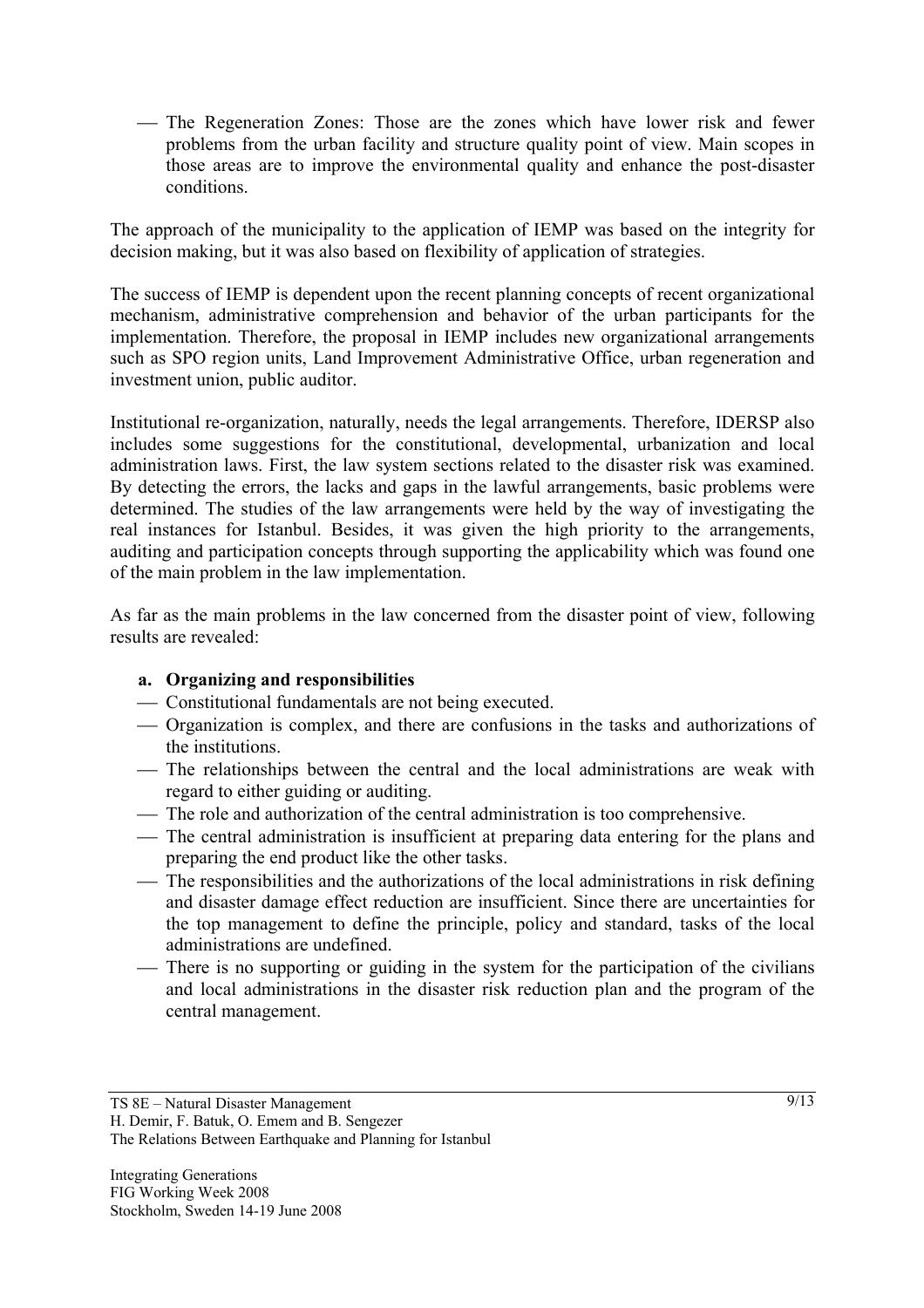## **b. Planning**

- One of the main reasons of the lack of auditing is not functional planning hierarchy.
- ⎯ There are inconsistencies between the plan definitions, contents, scales of law and regulations.
- There might be obstacles and ruining effects for working of the planning system, since the central administration has strong wardship authorization which is being used for separated decisions.
- The planning system is insufficient for preventing the existing and new risks, and it is not responding to the urban dynamics.
- ⎯ The planning is accepted as an unearned income and obstructing tool by some people. The feedback mechanism of unearned income to the public which is created by the plans is not taken place in the law.
- The application tools are not enough for providing the facility areas, obstructing building on the areas with high disaster risk, etc.
- The application tools are defined in the legal plane for providing the applications for the risk reduction and creating the investment possibilities.
- ⎯ The density, standard of facilities and readjustment share are closely interactive parameters. Since, the templates related to the connectivity is not taken place in the regulations, there are obstacles in front of the improving the living and the healthy criterions.
- ⎯ The Development Exemption Laws enacted for the settlements which are not conforming to the amendment plans and improvement development plans are became tools for accepting the risk and the risk creation instead of the risk reduction.

# **c. Building**

- ⎯ Since the legal building procedure is so hard and needs long time for the bureaucratic constraints, it is being caused people to try to build illegally instead of the legal buildings.
- In spite of the legal arrangements after 1999 earthquake, there is no healthy and effective building auditing system, yet.

In IEMP, following proposals are developed for the summarized problems above:

- In order to collect the plans under an umbrella, an additional law is offered for the Constitution. A second law for the Constitution is that the mitigation responsibility is an exact provision for Government.
- The horizontal and vertical connections between integrity of the development and planning system of the institutions are defined. Paragraphs offered to take place in the Development Law are arranged as institutions, responsibilities of the institutions and the new institutions and their responsibilities.
- ⎯ While the determination of the disaster risk and development of the solutions duties are given to the local administration's responsibilities; determination of the criterion of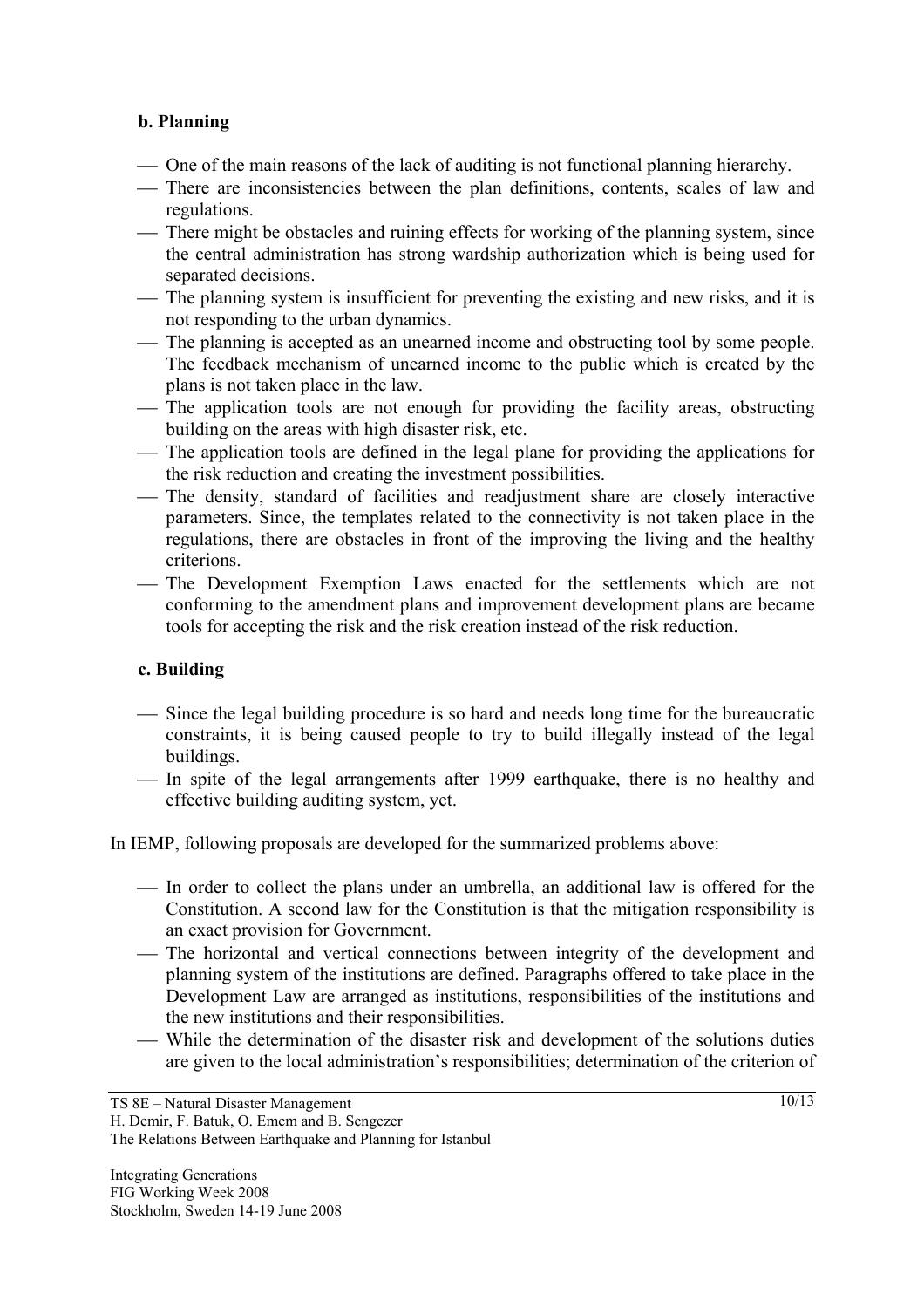risk defining, auditing and constitution of programs and strategy plans for the risk reduction responsibilities are given to the committees which are suggested to be founded.

- Applications of establishment of the plans by participation and transparent system are developed.
- Responsible institutions for auditing and preparing the maps and documents which are required to be prepared in different scales for determination of the disaster risks or dangers as the system entries, are defined.
- The public auditing system and preparation of the plans with participatory process are offered*.* Thus, it is aimed to minimize the events which might be brought to the courts by reducing the disagreements.
- ⎯ Institutional proposals are taken place in the lawful arrangement which creates the financial possibilities for applying the plans for the risk reduction, prevention and sustainability.
- ⎯ It is emphasized that the abrogation of the Development Exemption Law and the Amendment Development Plans is one of the most important points for the risk reduction.
- The building auditing system draft law is offered.

## **4. CONCLUSIONS**

So far, big development differences between the regions are appeared as the results of the region development policies which are not conformed, region plans which are not made in Turkey. Therefore, the investments and population is heaped in particular regions unsystematically; untidy, improper and unsafe cities are appeared. Shortly, the main problem for the place is originated from the absence of the settlement and urbanization policy in Turkey. The things like the lack of settlement and urbanization policy, definition of the principles and goal, affected the applications to be short term solutions.

Nowadays, the necessity of revision of the approaches for urbanization is revealed because of those problems, the economical and spiritual losses, conforming the process for EU and changes in the world. Therefore, a reform process has been started about the Development Laws by Turkish Republic Government by 2003. First, some changes are applied to the existing 3194 numbered Development Law in the EU conforming process. Additionally, by 2004, The Ministry of Public Works and Settlements has started studies to change the Development Law completely. Especially the results of the studies which are applied for the earthquake safety are considered in the prepared draft laws. Building auditing, urban regeneration applications, development application methods, region planning, spatial strategy planning, wholeness of plans, disaster preventions and earthquake safety studies are considered and new sentences are being offered for the draft of the law.

IMM has started a pilot project in Zeytinburnu District which is the one of the squatter's houses zone in Istanbul. That area has also dense illegal buildings and high earthquake risk. Respect to the offered goals in IEMP, the studies for implementing the strengthening,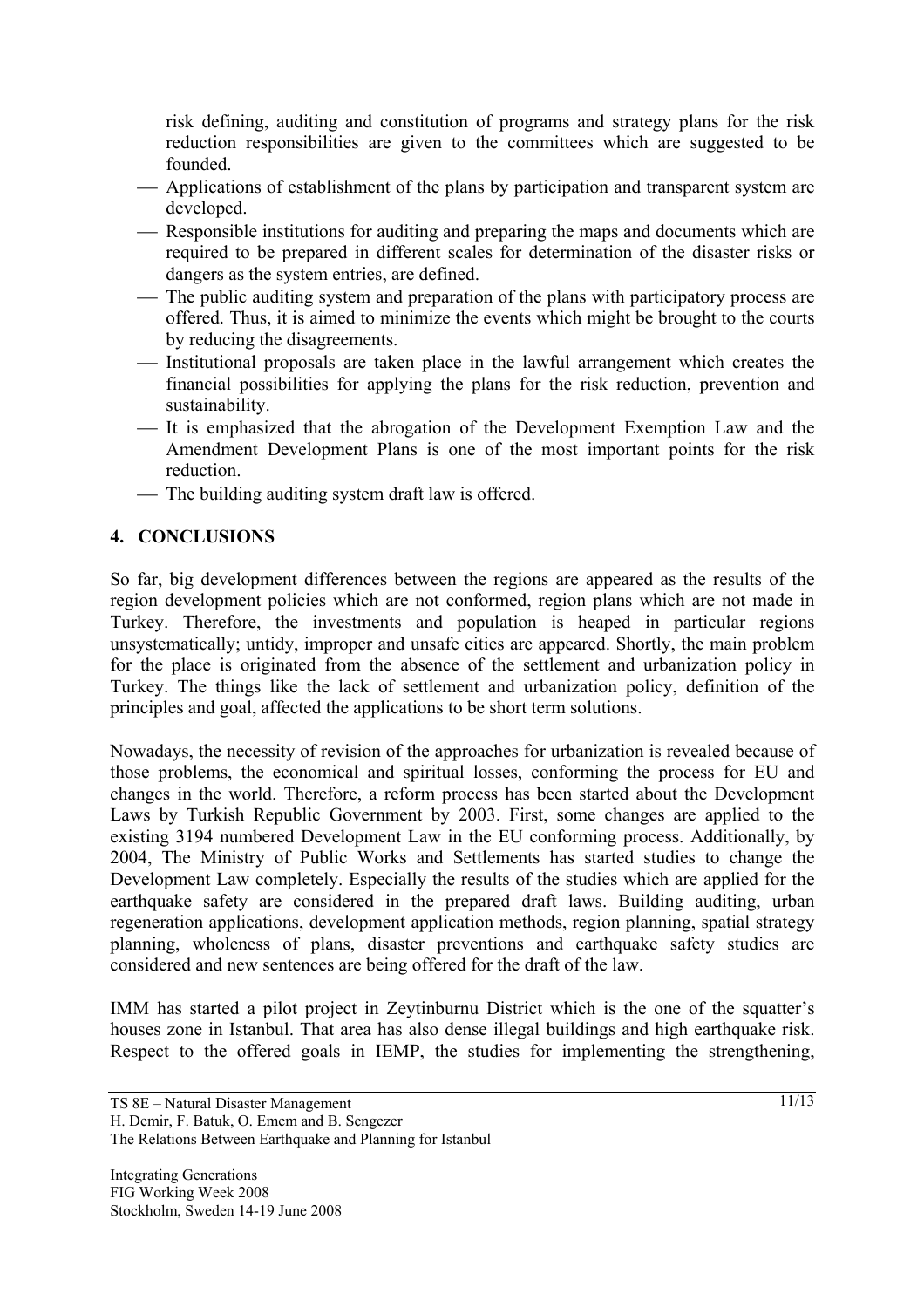enhancing and reconstructing programs are started in March 2003 in high risk zones and Zeytinburnu District as the local action plan.

# **REFERENCES**

- Batuk, F., Sengezer, B., Emem, O., 2004, The New Zoning Approach for Earthquake Risk Assessment, The First International Symposium on Geo-information for Disaster Management, In: Peter van Oosterom, Siyka Zlatanova and Elfriede M. Fendel (eds.); Geo-information for Disaster Management, Springer Verlag, pp. 1225-1238
- BU KRDAE The Red Cross Report (BU), 2002, Earthquake Risk Assessment for Istanbul Metropolitan Area, Istanbul
- Ergunay, O., Yılmaz, R., Karakisa, S., 2003, JFMO SBTK- Report of Earthquake Group, Istanbul

Istanbul Metropolitan Municipality (IMM), 2002, http://www.ibb.gov.tr/deprem/mikrobolgeleme/afetonlem/pdf National Earthquake Council (NEC), 2002, http://www.arkitera.com/haberler/2002/06/08/deprem.htm Prime Ministry State Institute of Statistics (SIS), 2000, General Census Results,

- www.die.gov.tr
- Prime Ministry State Institute of Statistics (SIS), 2004, http://www.die.gov.tr/yillik/03\_Nufus.pdf, Turkey
- Turkish National Assembly General Committee Report (TBMM), 2003, 22nd Term 1st Legislation Year 34<sup>th</sup> Session, Ankara
- Turkish National Assembly, Earthquake Research Commission (Belgenet), 1999, http://www.belgenet.com/rapor/depremrapor\_05.html
- Union of Chambers of Turkish Engineers and Architects (UCTEA), www.tmmob.gov.tr
- Yildiz Technical University Group of Settlement and Law (YTU), 2003-1, Istanbul Earthquake Master Plan, Journal of Mimarist, vol. 9, pp 59-64
- Yildiz Technical University Group of Settlement and Law (YTU), 2003-2, YTU-BU Abstract Report, Istanbul

# **BIOGRAPHICAL NOTES**

**Assoc. Prof. Dr. Hülya Demir**, born in 1965. Graduated in 1989 as Dipl.-Ing. in Surveying and obtaining doctorate degree in 1996, both from Yildiz Technical University (YTU), until 1986 research assistant at YTU. Since 2001 Assoc. Professor of Geodesy and Photogrammetry Engineering Department, YTU.

**Assoc. Prof. Dr. Fatmagül Batuk,** born in 1965. Graduated in 1985 as Dipl.-Ing. in Geodesy and Photogrammetry and obtaining doctorate degree in 1995, both from Yildiz Technical University (YTU), until 1986 research assistant at division of Photogrammetry. Since 2001 Assoc. Professor of Geodesy and Photogrammetry Engineering Department, YTU.